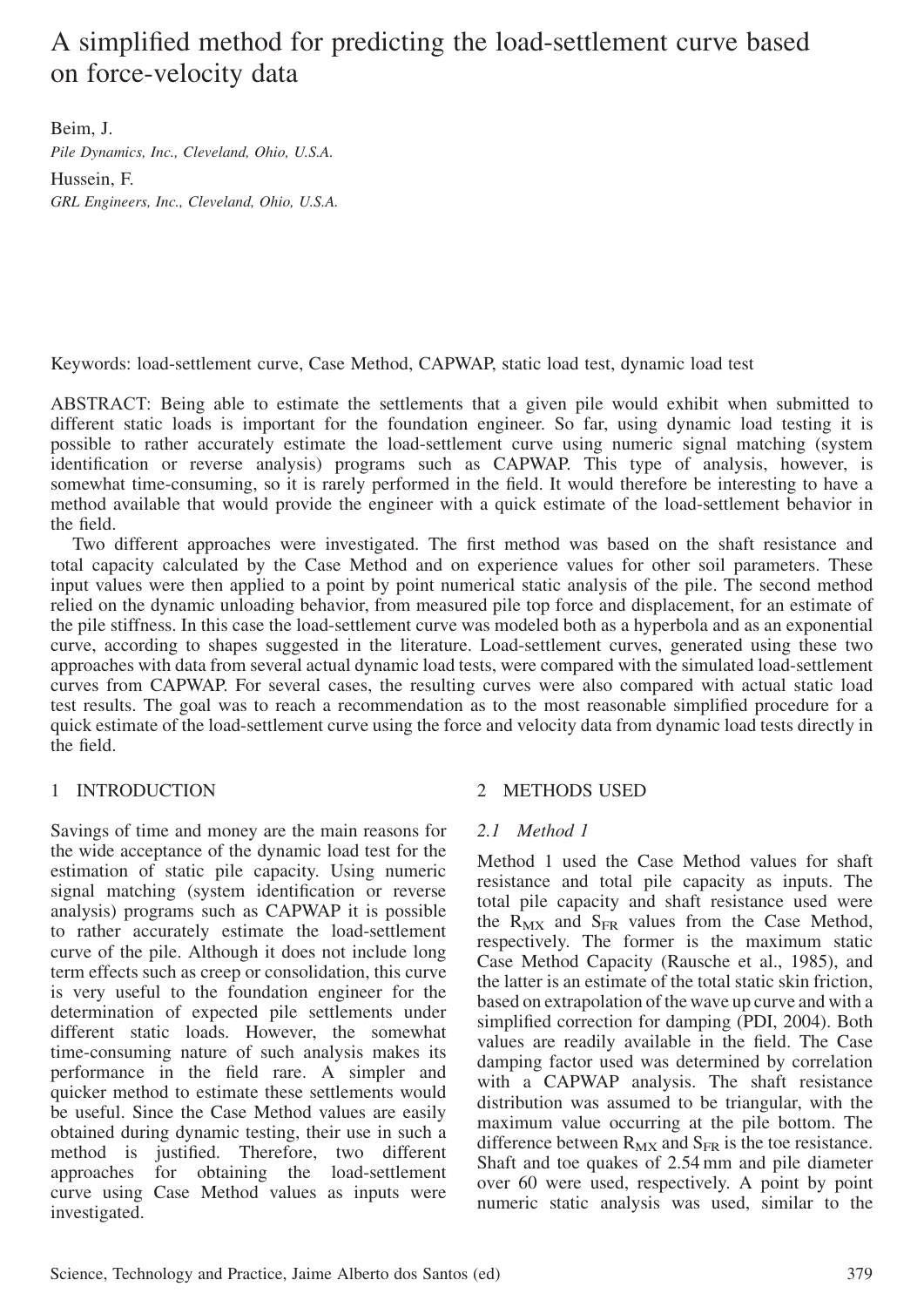analysis implemented by CAPWAP (PDI, 2006), to generate an estimated load-settlement curve.

#### 2.2 Methods 2a and 2b

Methods 2a and 2b estimated the pile stiffness using the dynamic unloading behavior from measured pile top force and displacement and Case Method values. The pile stiffness, k was estimated as:

$$
k = R_{MX}/q \tag{1}
$$

With q defined as the rebound distance, and calculated as:

$$
q = D_{MX} - set \tag{2}
$$

With  $D_{MX}$  being the maximum top displacement, found from the derivative of the velocity curve, and with the following limiting values for  $q$ :

$$
q \ge \frac{D_{MX}}{8} \ge \frac{R_{MX} * L}{2 * A * E}
$$
  
and:  
Draw R\_{MX} \* I D:

$$
q \le \frac{D_{MX}}{2} \le \frac{R_{MX} * L}{A * E} + \frac{D_{bx}}{60}
$$

With A, E, L, and  $D_{bx}$  being the pile cross sectional area, pile Young's modulus, pile length, and maximum displacement at the pile bottom, respectively. The pile bottom displacement was calculated from the Wave Up (WU) and Wave Down (WD) curves, which were derived from the pile top force and velocity data. The  $R_{TL}$ , or total Case Capacity with a damping factor of zero, versus time curve was calculated as follows:

$$
R_{TL(t=t)} = WD_{(t=t)} + WU_{(t=t+\frac{2L}{c})}
$$
\n(4)

From the WD and  $R_{TL}$  curves, the pile bottom velocity curve was calculated as:

$$
V_{toe} = \frac{2*WD - R_{TL}}{Z} \tag{5}
$$

With Z defined as the pile impedance. From this the pile toe displacement curve was derived, and  $D_{bx}$  was defined as the maximum value of this curve.

#### 2.2.1 Method 2a

Method 2a used a modified version of Chin's equation for the shape of the load-settlement curve. The following equation was presented by Chin, F.V. (1970):

$$
L = \frac{s}{C_1 * s + C_2} \tag{6}
$$

where L is the load, s is the settlement,  $C_1$  is the inverse of the limit load, which in this case was taken as  $R_{MX}$ , and  $C_2$  is the inverse of the pile stiffness. This equation was modified so that  $R_{MX}$  would be reached at a settlement equal to  $D_{MX}$ , i.e., the pile top maximum displacement on the dynamic test. This was accomplished by altering  $C_1$  such that:

$$
C_1 = \frac{D_{MX} - R_{MX}/k}{R_{MX} * D_{MX}}\tag{7}
$$

#### 2.2.2 Method 2b

Method 2b used a modified version of Van der Veen's equation for the shape of the load-settlement curve. The following equation was presented by Van der Veen, C. (1953):

$$
L = L_L^*(1 - e^{-s/\beta})
$$
 (8)

where L is the load, s is the corresponding settlement,  $L<sub>L</sub>$  is the limit load (taken as  $R<sub>MX</sub>$ ), and  $\beta$  is a fitting parameter. In this case, the fitting parameter was determined by assuming that the derivative of equation (8), with respect to the set, is equal to the initial pile stiffness. Thus, the fitting parameter was found to be:

$$
\beta = R_{MX}/k \tag{9}
$$

Equation (8) was then modified so that  $R_{MX}$  would be reached at  $D_{MX}$ . This was performed by multiplying the right hand side of the equation by another fitting parameter,  $C_3$ , making the modified equation:

$$
L = L_L * (1 - e^{-s/\beta}) * C_3 \tag{10}
$$

The additional fitting parameter  $C_3$  was determined to be:

$$
C_3 = \frac{1}{1 - e^{-D_{MX}/\beta}}
$$
 (11)

## 3 PILES ANALYZED

As a first check on the performance of the proposed approaches, a total of 12 data sets were analyzed. The pile information was taken from both an existing database and recent jobs. The selected data represented a variety of soil and pile types. Of the 12 piles, 8 were bearing on a clay layer and 4 were bearing on a sand layer. Only piles less than 35 m long were chosen to minimize the effects of the pile elasticity on the load-settlement curve. The data sets chosen were required to include as minimum the soil information and the restrike force-velocity data. Preference was given to those that were accompanied by static load test data. Table 1 lists general pile and soil information.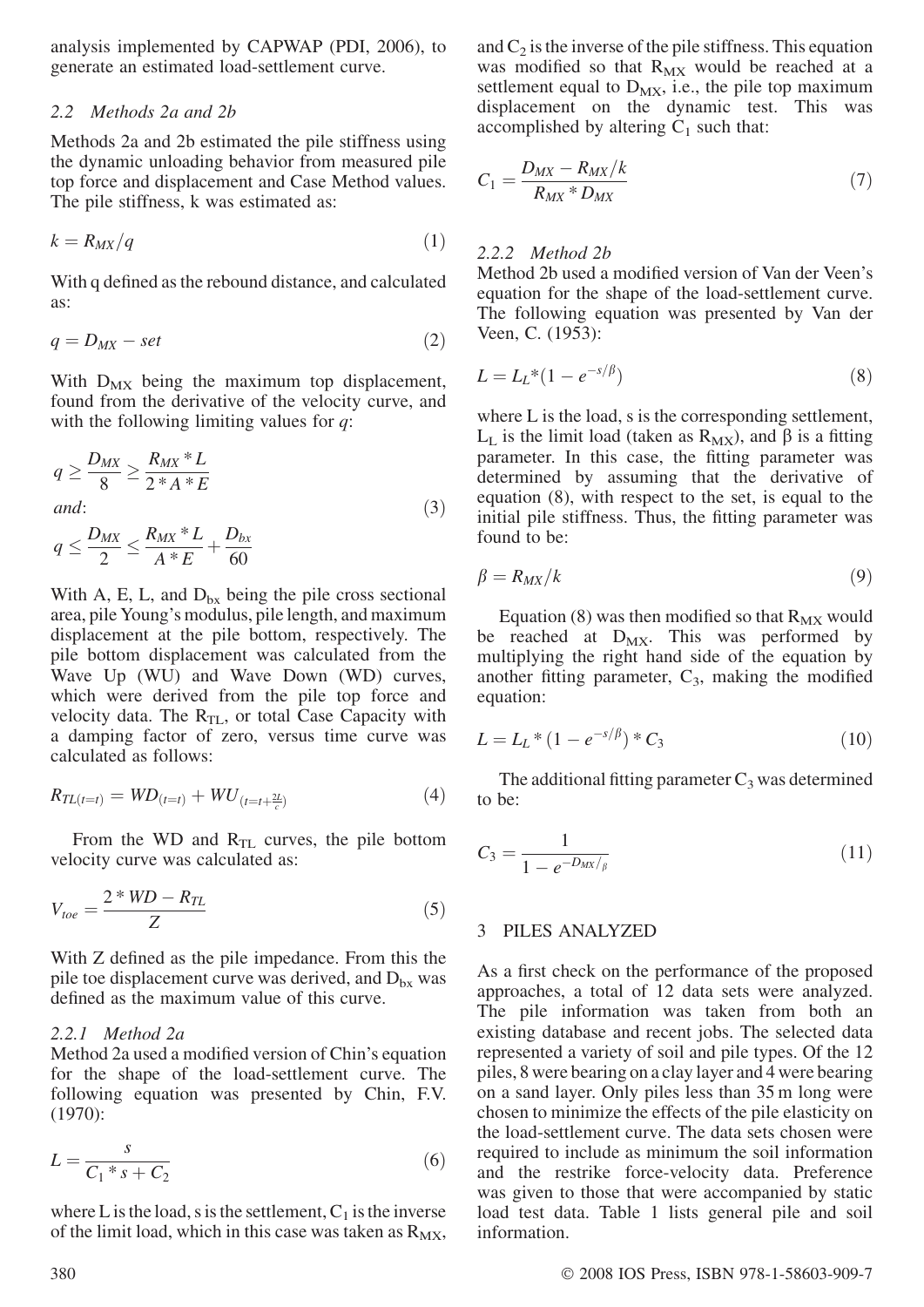Table 1. General information about the piles analyzed

| Pile #         | Diameter | Location  | Type*      | Length | Bearing |
|----------------|----------|-----------|------------|--------|---------|
|                | (mm)     |           |            | (m)    | Layer   |
| 1              | 356      | LA, USA   | <b>PPC</b> | 15.24  | clay    |
| $\overline{2}$ | 356      | LA, USA   | <b>PPC</b> | 15.85  | clay    |
| 3              | 610      | LA, USA   | <b>PPC</b> | 26.00  | clay    |
| $\overline{4}$ | 305      | Japan     | H          | 28.00  | clay    |
| 5              | 356      | LA, USA   | <b>PCC</b> | 24.54  | clay    |
| 6              | 762      | LA, USA   | <b>PPC</b> | 17.37  | sand    |
| 7              | 351      | MO, USA   | Н          | 31.70  | clay    |
| 8              | 346      | MI, USA   | Н          | 30.00  | sand    |
| 9              | 351      | OH, USA   | Н          | 23.62  | clay    |
| 10             | 356      | OH, USA   | <b>CEP</b> | 17.68  | clay    |
| 11             | 361      | Hong Kong | H          | 24.80  | sand    |
| 12             | 361      | Hong Kong | Н          | 27.50  | sand    |

(\*) – PPC = precast prestressed concrete;  $H =$  steel H-piles;  $CEP =$  steel closed end pipe

#### 4 GRAPHICAL RESULTS

Figs. 1 through 12 illustrate the estimated load-settlement curves generated by CAPWAP and the simplified methods.

Figs. 13 through 19 illustrate the load-settlement curves from the available static load tests and the estimated load-settlement curves generated by the simplified methods for the given piles.



Figure 1. Comparison of load-settlement curves from simplified methods with curve from CAPWAP for pile #1.



Figure 2. Comparison of load-settlement curves from simplified methods with curve from CAPWAP for pile #2.



Figure 3. Comparison of load-settlement curves from simplified methods with curve from CAPWAP for pile #3.



Figure 4. Comparison of load-settlement curves from simplified methods with curve from CAPWAP for pile #4.



Figure 5. Comparison of load-settlement curves from simplified methods with curve from CAPWAP for pile #5.



Figure 6. Comparison of load-settlement curves from simplified methods with curve from CAPWAP for pile #6.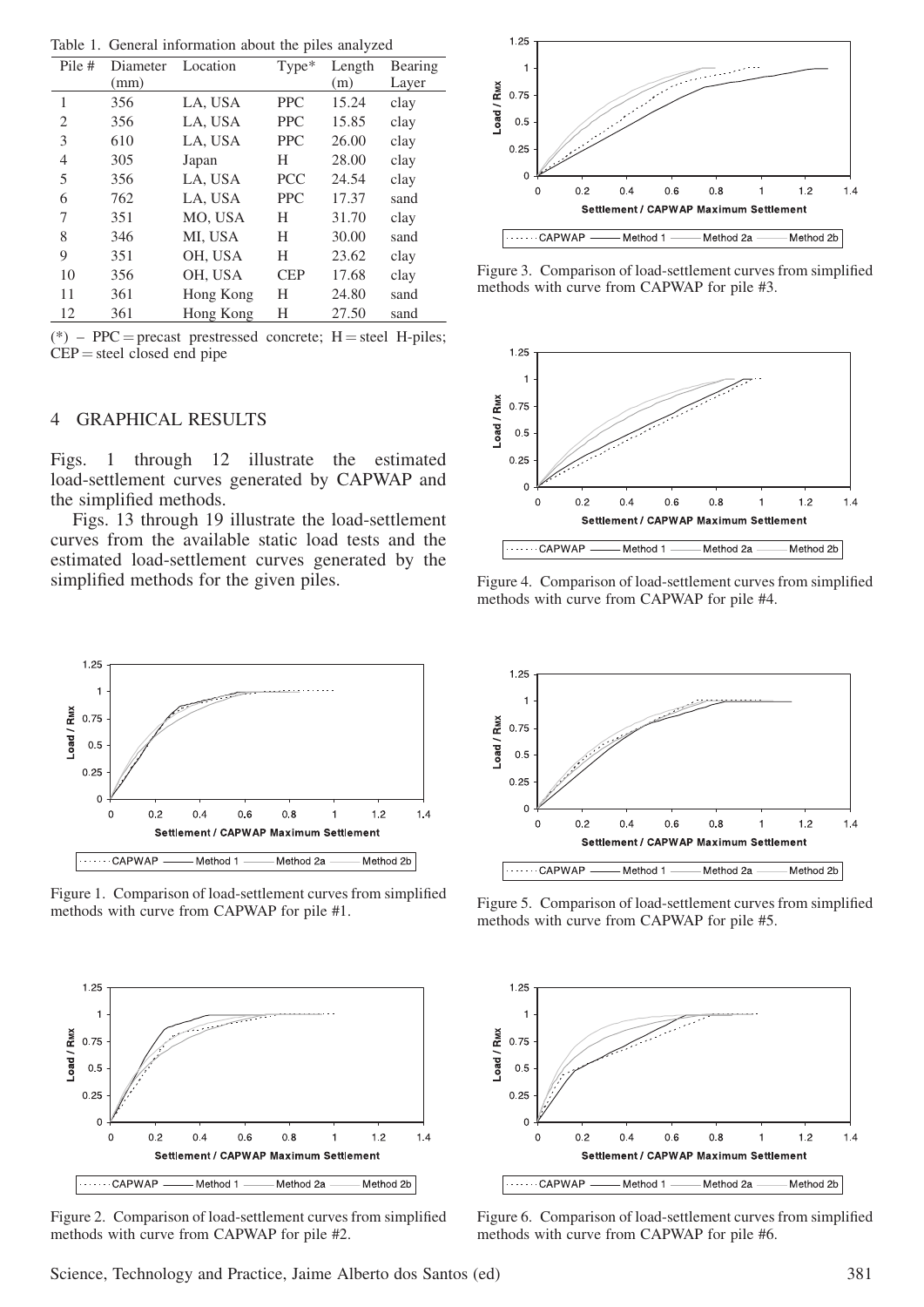

Figure 7. Comparison of load-settlement curves from simplified methods with curve from CAPWAP for pile #7.

![](_page_3_Figure_2.jpeg)

Figure 8. Comparison of load-settlement curves from simplified methods with curve from CAPWAP for pile #8.

![](_page_3_Figure_4.jpeg)

Figure 9. Comparison of load-settlement curves from simplified methods with curve from CAPWAP for pile #9.

![](_page_3_Figure_6.jpeg)

Figure 10. Comparison of load-settlement curves from simplified methods with curve from CAPWAP for pile #10.

![](_page_3_Figure_8.jpeg)

Figure 11. Comparison of load-settlement curves from simplified methods with curve from CAPWAP for pile #11.

![](_page_3_Figure_10.jpeg)

Figure 12. Comparison of load-settlement curves from simplified methods with curve from CAPWAP for pile #12.

![](_page_3_Figure_12.jpeg)

Figure 13. Comparison of load-settlement curves from simplified methods with curve from static load test for pile #1.

![](_page_3_Figure_14.jpeg)

Figure 14. Comparison of load-settlement curves from simplified methods with curve from static load test for pile #2.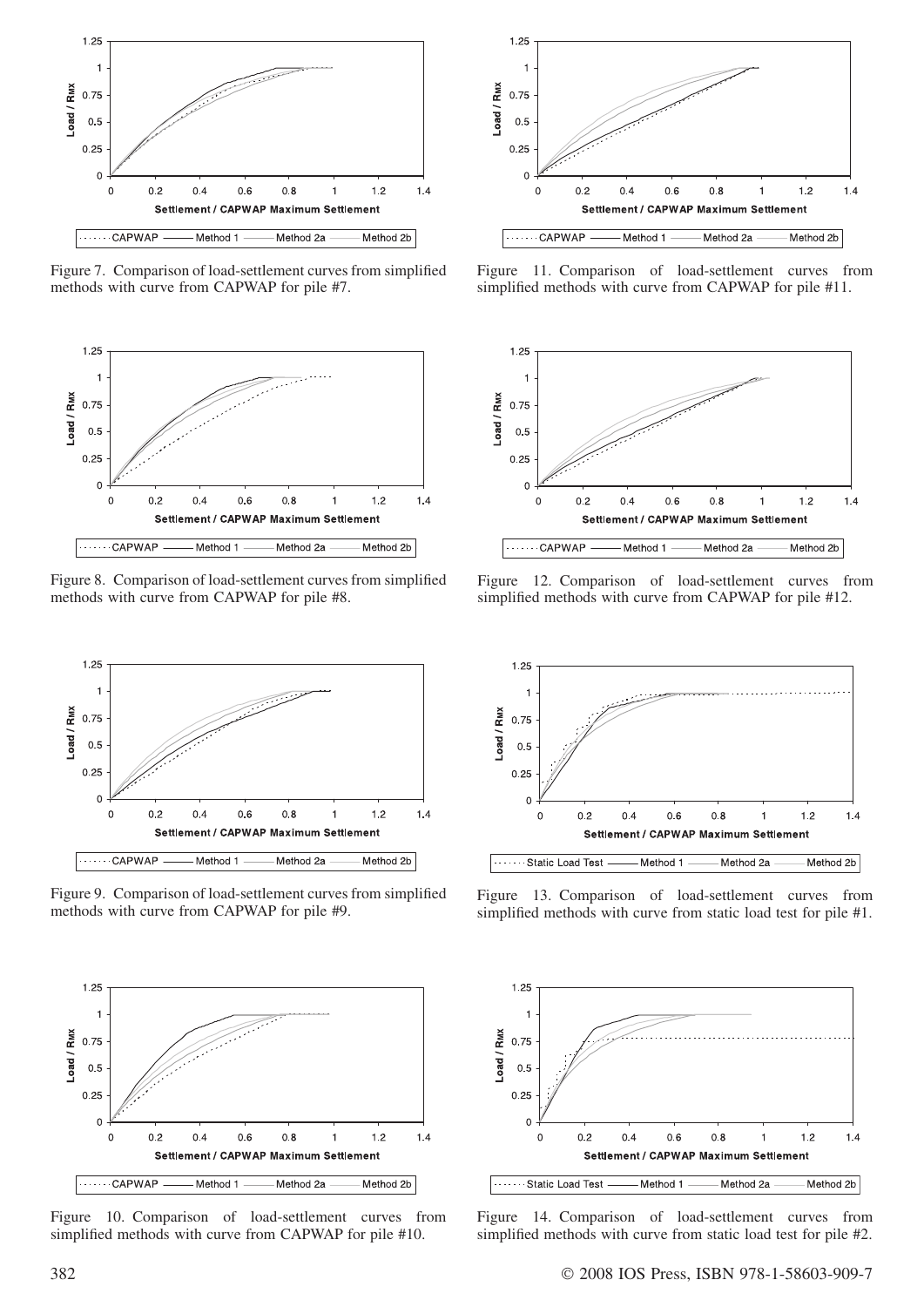![](_page_4_Figure_0.jpeg)

Figure 15. Comparison of load-settlement curves from simplified methods with curve from static load test for pile #3.

![](_page_4_Figure_2.jpeg)

Figure 16. Comparison of load-settlement curves from simplified methods with curve from static load test for pile #4.

![](_page_4_Figure_4.jpeg)

Figure 17. Comparison of load-settlement curves from simplified methods with curve from static load test for pile #5.

![](_page_4_Figure_6.jpeg)

Figure 18. Comparison of load-settlement curves from simplified methods with curve from static load test for pile #11.

![](_page_4_Figure_8.jpeg)

Figure 19. Comparison of load-settlement curves from simplified methods with curve from static load test for pile #12.

## 5 NUMERICAL RESULTS

The estimated settlements from the simplified methods were analyzed for loads of  $0.25R_{MX}$ ,  $0.50R_{MX}$ , and  $0.75R_{MX}$  for each pile. A match factor was defined as the estimated settlement from the simplified method divided by the settlement from the CAPWAP result. These match factors are displayed in Tables 2 through 4. The approximate methods were not numerically compared to the static load test data due to the limited number of cases.

A statistical analysis, resulting in mean and coefficient of variation (COV), was then performed

Table 2. Match factors for load equal to  $0.25R_{MX}$ 

|        |      | Method |                |  |  |
|--------|------|--------|----------------|--|--|
| Pile # | 1    | 2a     | 2 <sub>b</sub> |  |  |
| 1      | 1.00 | 0.74   | 0.72           |  |  |
| 2      | 1.07 | 0.72   | 0.66           |  |  |
| 3      | 1.38 | 0.69   | 0.57           |  |  |
| 4      | 0.78 | 0.53   | 0.45           |  |  |
| 5      | 1.35 | 1.02   | 0.87           |  |  |
| 6      | 1.33 | 0.70   | 0.66           |  |  |
| 7      | 0.89 | 0.97   | 0.83           |  |  |
| 8      | 0.55 | 0.59   | 0.51           |  |  |
| 9      | 0.81 | 0.61   | 0.51           |  |  |
| 10     | 0.60 | 0.75   | 0.63           |  |  |
| 11     | 0.79 | 0.56   | 0.48           |  |  |
| 12     | 0.79 | 0.63   | 0.54           |  |  |

Table 3. Match factors for load equal to  $0.50R_{MX}$ 

|        | Method |      |                |  |
|--------|--------|------|----------------|--|
| Pile # | 1      | 2a   | 2 <sub>b</sub> |  |
| 1      | 1.00   | 0.95 | 0.80           |  |
| 2      | 0.77   | 0.91 | 0.79           |  |
| 3      | 1.22   | 0.69 | 0.59           |  |
| 4      | 0.89   | 0.60 | 0.51           |  |
| 5      | 1.24   | 1.08 | 0.92           |  |
| 6      | 1.03   | 0.66 | 0.54           |  |
| 7      | 0.83   | 0.99 | 0.77           |  |
| 8      | 0.61   | 0.68 | 0.61           |  |
| 9      | 0.87   | 0.72 | 0.61           |  |
| 10     | 0.59   | 0.83 | 0.71           |  |
| 11     | 0.92   | 0.64 | 0.55           |  |
| 12     | 0.91   | 0.72 | 0.61           |  |

Science, Technology and Practice, Jaime Alberto dos Santos (ed) 383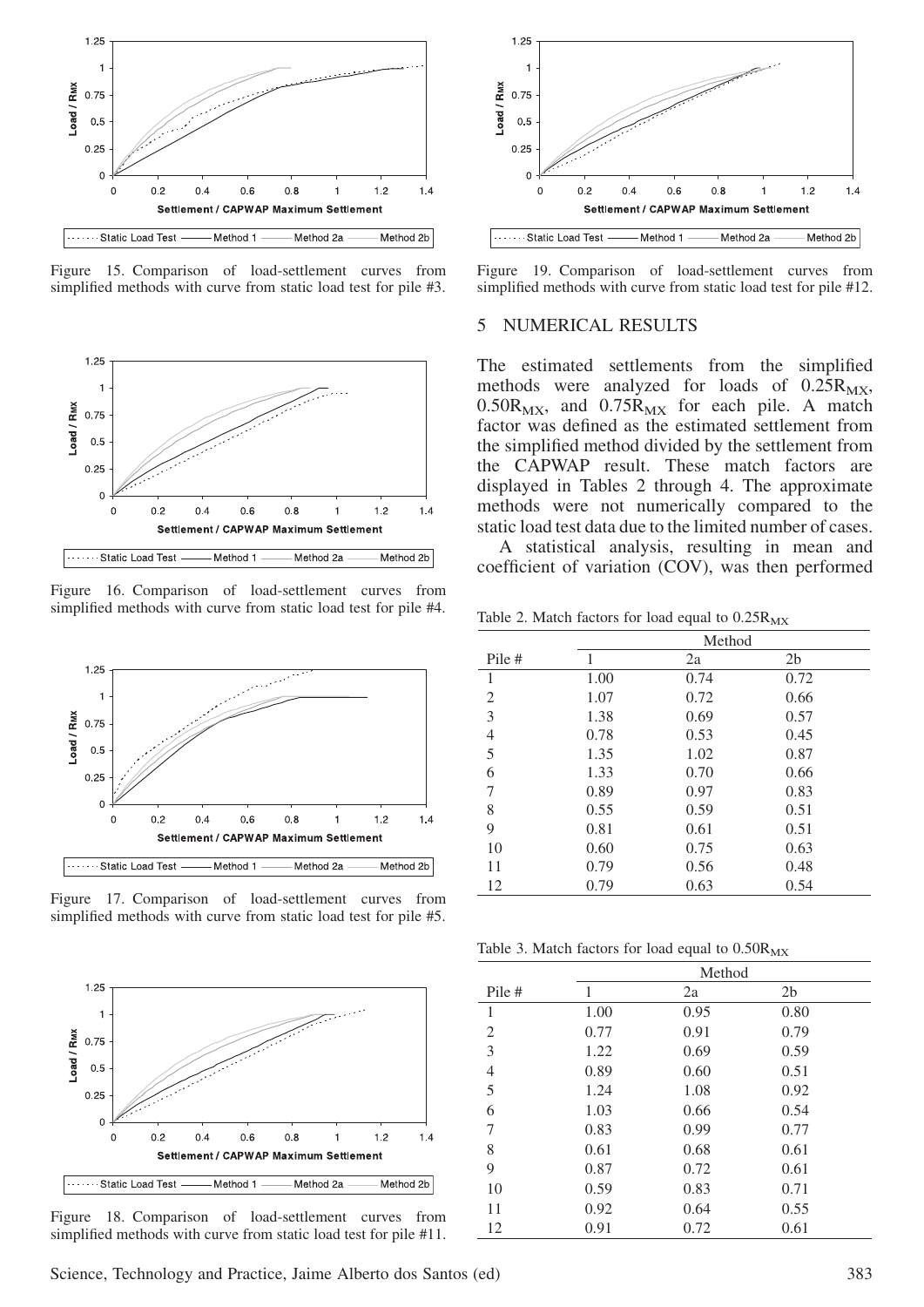Table 4. Match factors for load equal to  $0.75R_{MX}$ 

|                | Method |      |                |  |
|----------------|--------|------|----------------|--|
| Pile #         | 1      | 2a   | 2 <sub>b</sub> |  |
| 1              | 0.97   | 1.20 | 0.99           |  |
| $\overline{2}$ | 0.78   | 1.24 | 1.00           |  |
| 3              | 1.23   | 0.82 | 0.71           |  |
| 4              | 0.93   | 0.70 | 0.61           |  |
| 5              | 1.01   | 1.00 | 0.87           |  |
| 6              | 0.87   | 0.56 | 0.40           |  |
| 7              | 0.86   | 1.09 | 0.95           |  |
| 8              | 0.65   | 0.76 | 0.66           |  |
| 9              | 1.00   | 0.85 | 0.74           |  |
| 10             | 0.56   | 0.84 | 0.73           |  |
| 11             | 0.97   | 0.76 | 0.66           |  |
| 12             | 0.97   | 1.02 | 0.74           |  |

on the match factors. The results were listed separately for piles bearing on a clay layer and those bearing on a sand layer in Table 5. An ideal method would have a match factor of 1 and a COV of 0.

# 6 CONCLUSIONS

Two methods for estimating the load-settlement curve of a pile based on the results available in the field from dynamic load tests were analyzed. Method 1 uses the shaft resistance and total capacity calculated by the Case Method and on experience values for other soil parameters. Method 2 assumes either a hyperbolic shape (Method 2a) or an exponential shape (Method 2b) for the load-settlement curve, and estimates the pile-soil stiffness from measured pile top force and displacement. The results from those two methods were compared with the load-settlement curve predicted by CAPWAP, and with actual static load test data when available.

It was found that the two methods underestimate the sets in comparison with CAPWAP. The average range of underestimation for Method 1 was found to be relatively small, ranging between 1% and 13%. The extent of the average underestimation was greater for Method 2, ranging from 3% to 45%. However, Method

Table 5. Mean and COV of displacement match at different load levels for different bearing layers

| <b>Bearing Layer</b> |                | Clay |      | Sand |      |
|----------------------|----------------|------|------|------|------|
| Method               | $R_{mx}$ level | Mean | COV  | Mean | COV  |
| 1                    | 0.25           | 0.99 | 0.28 | 0.87 | 0.38 |
|                      | 0.50           | 0.93 | 0.24 | 0.87 | 0.21 |
|                      | 0.75           | 0.92 | 0.21 | 0.87 | 0.17 |
|                      |                |      |      |      |      |
| 2a                   | 0.25           | 0.75 | 0.22 | 0.62 | 0.10 |
|                      | 0.50           | 0.85 | 0.20 | 0.67 | 0.05 |
|                      | 0.75           | 0.97 | 0.20 | 0.78 | 0.24 |
|                      |                |      |      |      |      |
| 2 <sub>b</sub>       | 0.25           | 0.65 | 0.22 | 0.55 | 0.14 |
|                      | 0.50           | 0.71 | 0.19 | 0.58 | 0.07 |
|                      | 0.75           | 0.83 | 0.18 | 0.62 | 0.24 |

2 was found to be more consistent for every category except sand-bearing layers at a load of  $0.75R_{\text{MX}}$ , with sub methods 2a and 2b performing almost equally well.

The results of this study suggest that reasonably accurate and precise load-settlement curve estimates can be obtained in the field based on a very simplified approach. Slight scaling may remove the underestimation bias from these results and make them more conservative. However, since these conclusions have been based on a small number of data sets, further research should be performed before routine applications can be recommended.

## REFERENCES

- Chin, F. V. (1970). ''Estimation of the Ultimate Load of Piles Not Carried to Failure.'' Proceedings of the 2nd Southeast Asian Conference on Soil Engineering, pp. 81–90.
- PDI Pile Dynamics, Inc. (2004). ''PDA-W Users Manual''. Pile Dynamics, Inc, www.pile.com.
- PDI Pile Dynamics, Inc. (2006). ''CAPWAP Background Report''. Pile Dynamics, Inc., www.pile.com.
- Rausche, F., Goble, G. G. and Likins, G. E., (1985). ''Dynamic Determination of Pile Capacity''. ASCE Journal of Geotechnical Engineering, Vol. 111, No. 3: Reston, VA; 367–383.
- Van der Veen, C. (1953). ''The Bearing Capacity of a Pile.'' Proceedings of the 3<sup>rd</sup> International Conference on Soil Mechanics and Foundation Engineering, Vol. 2, pp 84–90.